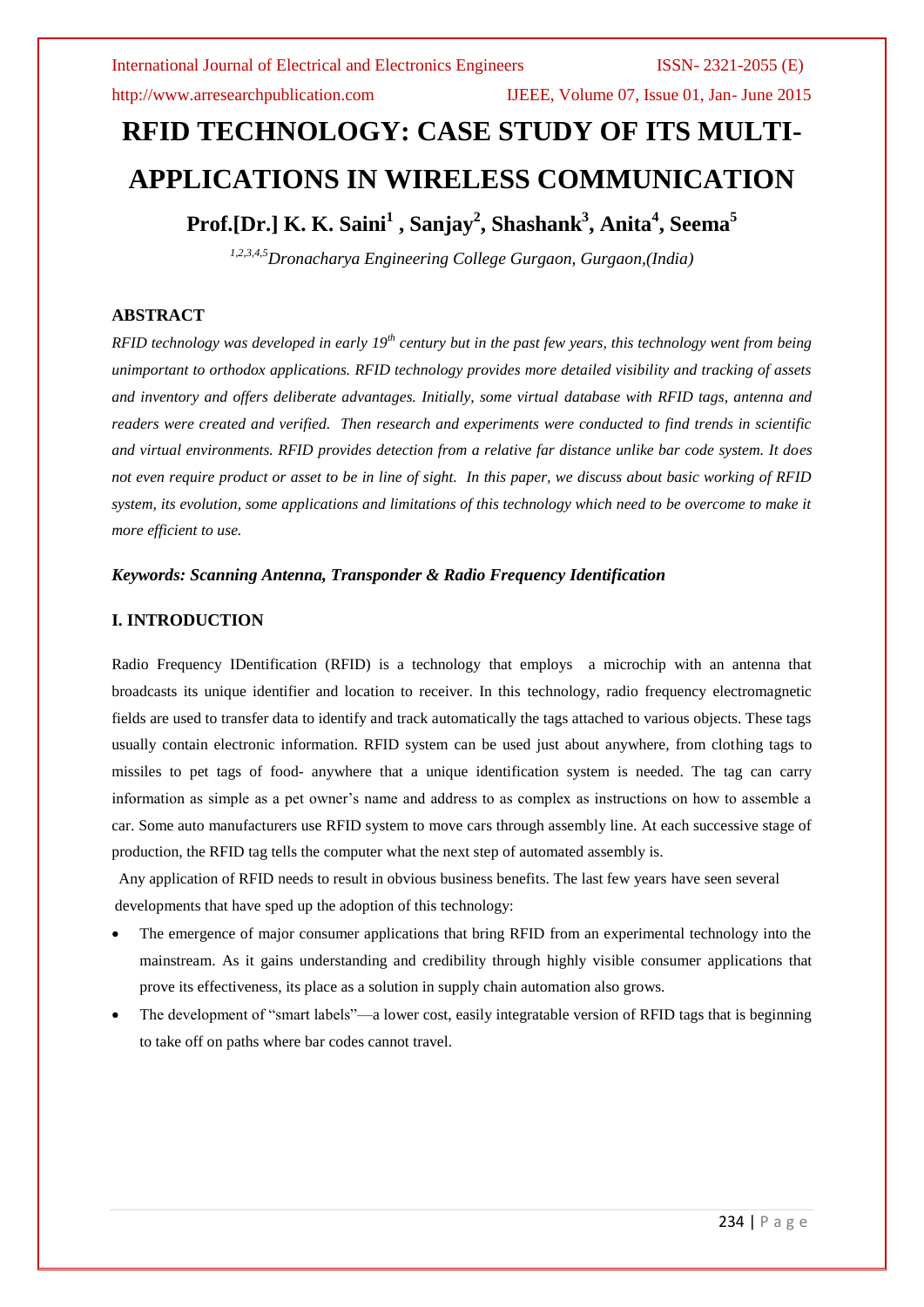http://www.arresearchpublication.com IJEEE, Volume 07, Issue 01, Jan- June 2015

### **II. HOW RFID WORKS?**



The RFID system has three components, these are:

- Scanning antenna
- A transreceiver with decoder to interpret the data.
- A transponder- a RFID tag that has been programmed with information.

The RF radiation does two things:

- It provides a means of communicating with the transponder, and
- It provides the RFID tag with the energy to communicate (in case of passive RFID tags).

The scanning antennas can either be affixed to one place or they can be used as handheld antennas. For example, we can build them into door frames and accept the data from the persons or objects passing through the door. When RFID is brought in the field of antenna, it detects an activation signal from antenna and then it transmits the information on its microchip that is received by scanning antenna.

The signalling between reader and antenna depends on the frequency band used by the tag. The tags which operate on LF and HF are small percentage of wavelengths away from reader antennas. In this region, the tag gets cupled electrically with the reader and it modulates the field produced by reader by changing the electrical loading(represented by tag). Then because of switching in relative loads, the tag produces the change which is then detected by reader.

In case of UHF and higher frequencies, the approaches are different as the tags and readers are more than one radio wavelengths away. So, the tag may backscatter a signal. Active tags may contain seperated transmitters and receivers and the tag need not respond on a frequency related to the reader's interrogation signal.

### **III. TYPES OF RFID TAGS**

The RFID tags can be of following types:

- Active Tags: these tags have their own internal power sources. Many active tags operate at fixed intervals. These tags are also called beacons as they broadcast their own signals. These tags have an advantage that the reader can be far away from the tag and still get signals. They have limited life spans, say upto 10 years.
- Passive Tags: these tags have no internal power supply. These tags, however, do not require any batteries and can be much smaller and have a virtually unlimited life span. In these tags, electrical current induced in antenna by the incoming signal proves power for integrated circuit in tag to power up and transmit response.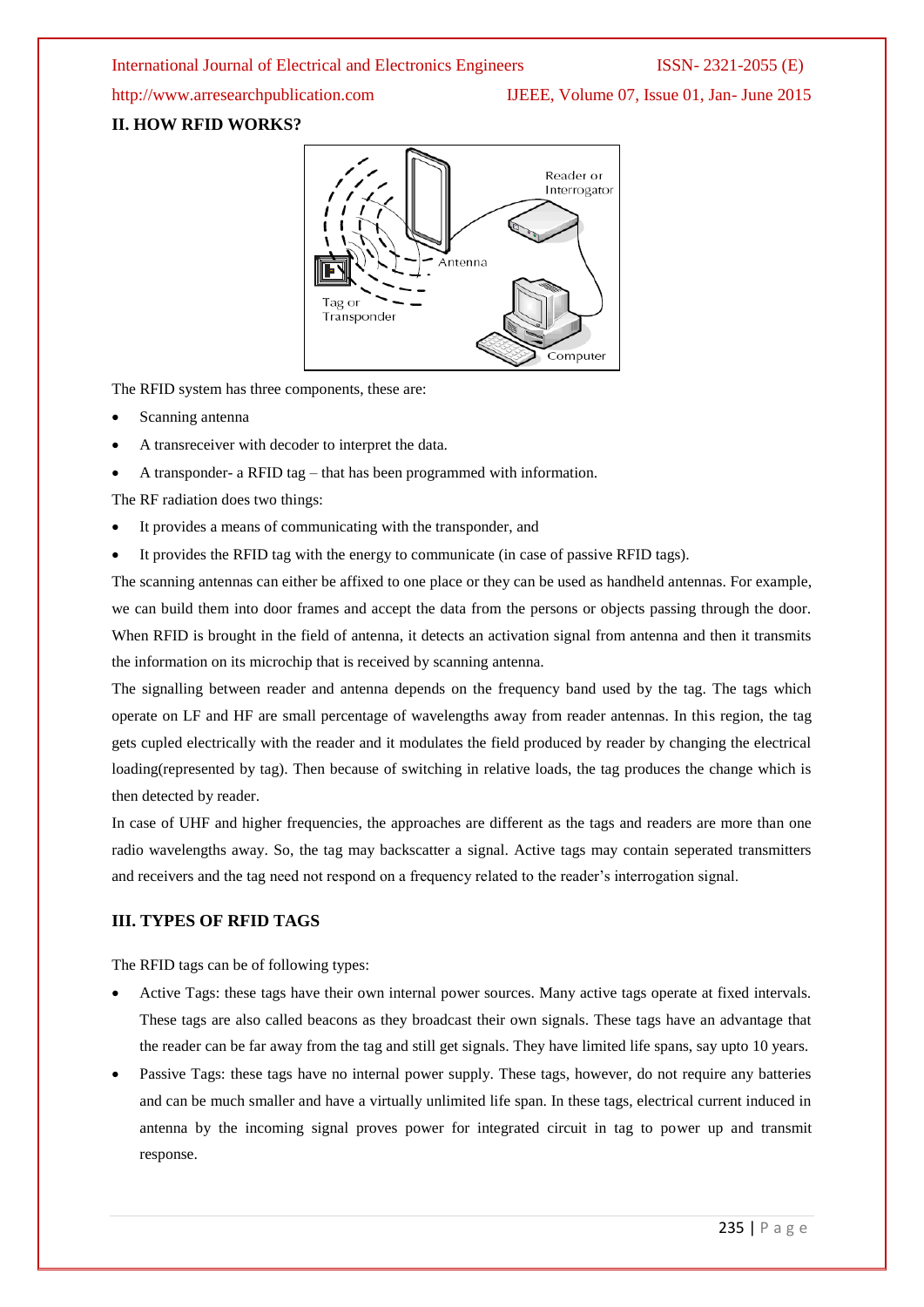### http://www.arresearchpublication.com IJEEE, Volume 07, Issue 01, Jan- June 2015

 Semi-passive Tags: these tags are similar to passive tags, with addition of a small battery. The external battery provides power to integrated circuit. They have longer range but limited lifespan.

The folloiwng table explains more about the difference between these types of tags:

| Tags and Features                                               | Passive Tag                     | <b>Active Tag</b>     | Semi Passive Tag      |
|-----------------------------------------------------------------|---------------------------------|-----------------------|-----------------------|
| Internal Power Source                                           | No                              | Yes                   | Yes                   |
| Signal by backscattering<br>the carrier wave from the<br>reader | Yes                             | No                    | Yes                   |
| Response                                                        | Weaker                          | Stronger              | Stronger              |
| Size                                                            | Small                           | Big                   | Medium                |
| Cost                                                            | Less expensive                  | More<br>expensive     | Less                  |
| Potential Shell life                                            | Longer                          | Shorter               | Longer                |
| Range                                                           | 10 centimeters to<br>few meters | Hundreds of<br>meters | Hundreds of<br>meters |
| Sensors                                                         | No                              | Yes                   | Yes                   |

### **IV. RFID V/S BAR CODES**



With the different sectors using the two forms of automated data collection i.e. barcode and RFID systems, there is much hype as to whether RFID will take over to barcode system. It is not compulsory that new methods are always essentially better than old ones. These two both carry product information however they both differ a great amount.

To know the difference between barcode and RFID system, first we should discuss what is a bar code.

What is a bar code?

A barcode is visual representation of data that is scanned and interpreted for information. Each bar code contains a certain code which works as a tracking technology for products. Originally this technology used the difference in width and spacing in parallel lines and its considered as one dimensional. Later it evolved into other two dimensional shapes like hexagonal and rectangular shapes. These barcodes can be scanned by barcode readers or by smartphones also.

Now, the difference between the two technologies is explained below:

| <b>Barcode</b>                                                          | RFID                                                   |  |
|-------------------------------------------------------------------------|--------------------------------------------------------|--|
| Require line of sight to be read                                        | Can be read without line of sight                      |  |
| Can only be read individually                                           | Multiple tags can be read simultaneously               |  |
| Cannot be read if damaged or dirty                                      | Can cope with harsh or dirty environments              |  |
| Can only identify the type of item                                      | Can identify a specific item                           |  |
| Cannot be updated                                                       | New information can be over-written                    |  |
| Require manual tracking and therefore are<br>susceptible to human error | Can be automatically tracked removing hu-<br>man error |  |

### **V. HISTORY OF RFID**

[10] This technology was first used in world war II by american forces to identify enemy aircrafts and tanks. The systems deployed at that time are still being used in defence sector.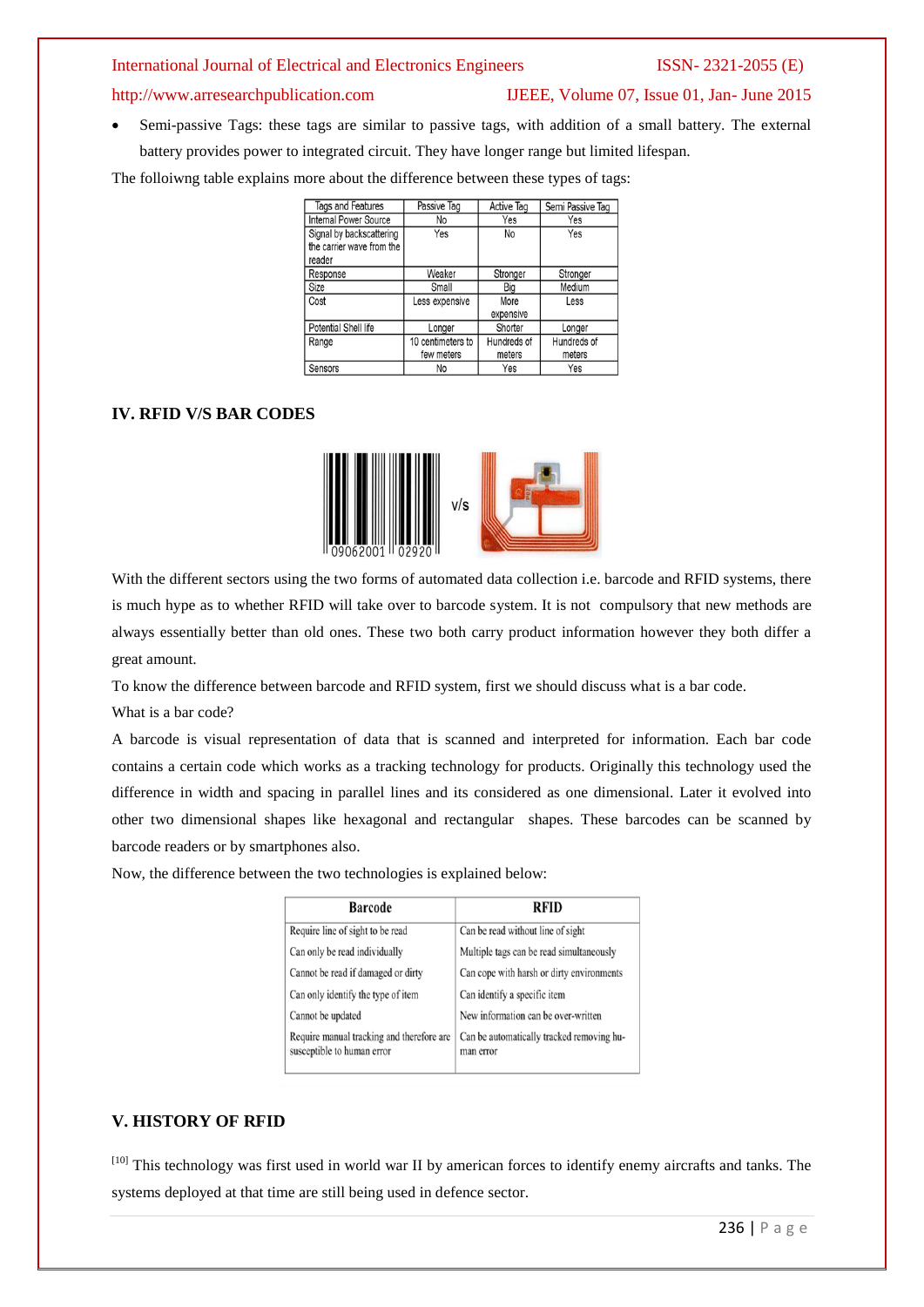#### http://www.arresearchpublication.com IJEEE, Volume 07, Issue 01, Jan- June 2015

With time, the systems were further developed leading to technology expansion. For e.g. in 1970s RFID technology was being used to identify railroad cars or automobile parts in paint shops. Afterwards, electronic article surveillance appeared that was first large scale system of its kind in the market. The main function of this system was to guard against thefts in goods and clothings. The technology became known to a wide public a few years ago when large supermarket concerns decided to document the delivery chain of their goods by means of RFID. Since then there have been many reports on RFID in the media, and its use has also frequently been the subject of controversy.

#### **VI. APPLICATIONS OF RFID**

There are various applications of RFID technology emerging nowadays. Some of these are explained as follows:

- ASSET TRACKING: Earlier, static or in motion asset tracking or locating was not an easy task. But now, user can instantly determine general locations of tagged assets anywhere within the facility with the help of active RFID technology. Control point detection zones at strategic locations throughout the facility allow the user to define logical zones and monitor high traffic areas. Tagged assets moving through these control points provide instant location data. Asset tracking applications will see an almost vertical growth curve in the coming years and the growth rate in this area will be much higher than the growth rate of general RFID market.
- PEOPLE TRACKING: this is similar to asset tracking system. Hospitals and jails can be the most required places for this type of tracking. Hospitals employ this technique in tracking some special patients, emergency cases and essential equipments. Mental hospitals can also use this to keep an eye on every patient. This technology can be used best in jails, where every inmate can easily be tracked and located and then no jail inmate will try to escape.
- DOCUMENT TRACKING: with the availability of large amount of data and documents, it becomes difficult to keep manual records and locations of that data and documents. With introduction to RFID technology, both time and money can be saved because this will save: 1) time spent to search the lost documents and 2) the financial and legal impact related with document losses.
- GOVERNMENT LIBRARIES: this technology can also be used in various libraries. RFID technology can read multiple items or assets simultaneously which helps in reducing queues and increase the number of customers using self check. This result in reduction of the staff required at circulation desks.
- MANUFACTURING AND PRODUCTION: this technology gives out an easy way to manage huge manufacturing and production processes. This offers all benefits of small production parts to batch, processing and manufacturing. This helps in reducing time to locate parts and products, reduce and eliminate bottlenecks, and results in better analysis.

#### **VII. LIMITATIONS OF RFID**

Even though this technology has been developing over the years, but it has certain barriers or limitations that still need to be neutralised to make effective and easy use of this technology. These problems may be related to investments, security risks and some others. These are as follows:

 COST: although there is great potential in RFID technology, but its relative high cost is a drawback. RFID tag is comparatively costlier than barcode system. Besides the initial cost, there is a cost to be invested in